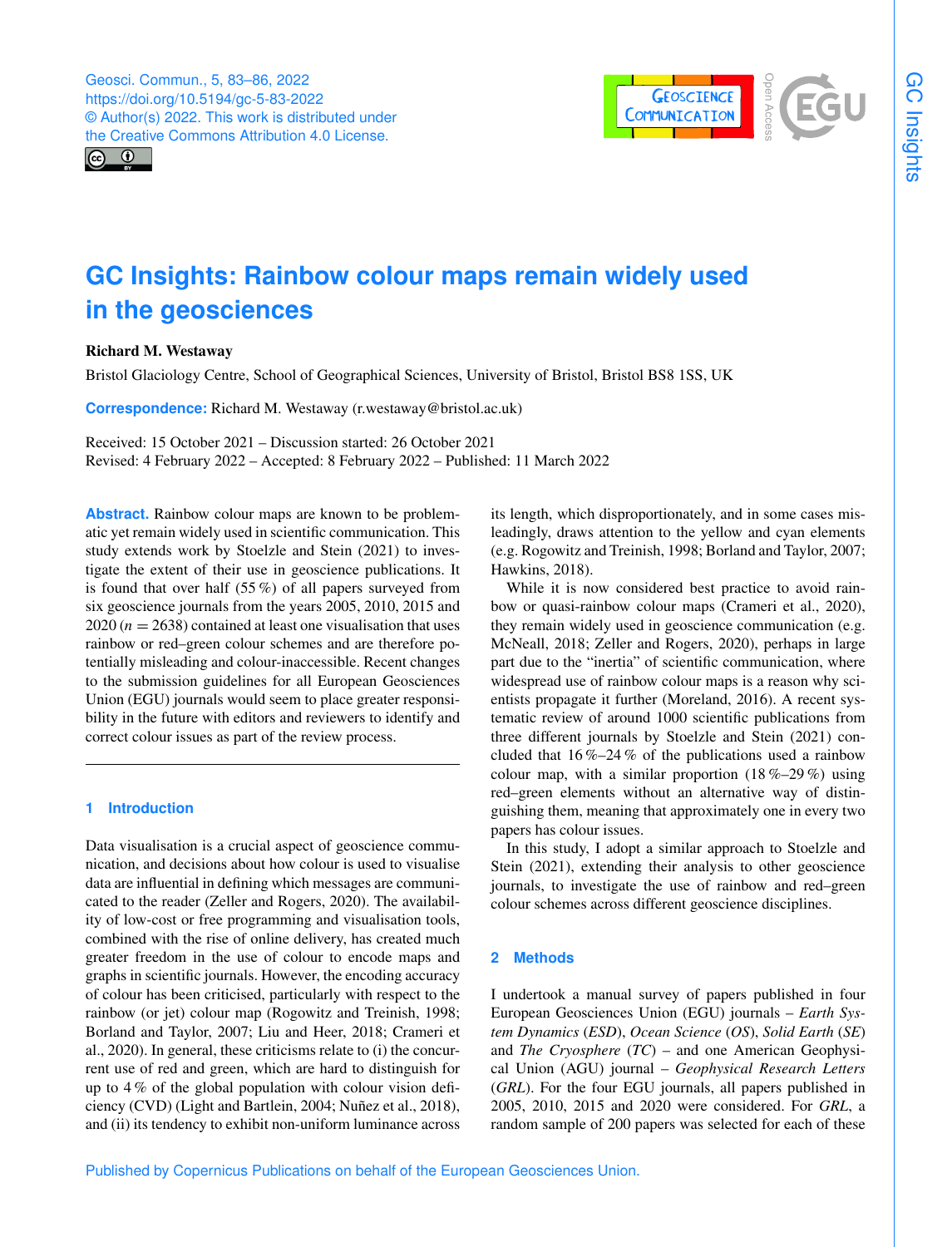years. In total, 1841 papers were surveyed from these five journals. An exact breakdown of how many papers were surveyed from each journal for each year is given in Fig. 1.

Following the approach of Stoelzle and Stein (2021), papers were classified using a four-way classification.

- i. Black and white paper with no colour visualisations
- ii. No rainbow colour or red–green visualisations or, if used, unambiguous interpretation possible with elements or labelling
- iii. At least one visualisation with rainbow-related colouring or red and green elements without an alternative (i.e. non-colour-based) way of distinguishing them
- iv. At least one visualisation that uses a rainbow colour map

Subsequently, classes (iii) and (iv) are collectively referred to as papers with colour issues, i.e. those containing ambiguous or non-CVD-friendly visualisations. When combined with the 797 papers surveyed by Stoelzle and Stein (2021) from the EGU journal *Hydrology and Earth System Sciences* (*HESS*), this produced an overall data set of 2638 papers spanning a range of geoscience disciplines.

#### **3 Results**

Overall, 34 % of the papers surveyed were found to have at least one visualisation with a rainbow colour map, with a further 21 % containing a figure that used red–green elements. This means that over half (55 %) of all the papers surveyed contained at least one visualisation with colour issues (Fig. 1). Compared to 2005, the number of papers using rainbow colour schemes in 2020 was found to be relatively consistent (31  $\%$  in 2020 compared to 29  $\%$  in 2005), though the proportion was greater in the intervening years (reaching a maximum of 38 % in 2010). There is a similar pattern when papers containing red–green elements are included, with the total proportion of papers with colour issues increasing from 37 % in 2005 to a peak of 61 % in 2015 before falling slightly to 55 % in 2020.

Comparing across the different journals, *OS* was found to contain the most papers that used rainbow colour maps, with 59 % containing at least one rainbow colour image and 75 % containing visualisations with colour issues. It was found that in every journal considered, except for *HESS* (44 %), over half of all the papers surveyed contained at least one visualisation with colour issues and, even as recently as 2020, more than half of the papers published in *GRL* (59 %), *OS* (76 %) and *SE* (76 %) used rainbow or red–green visualisations. The largest reduction in the use of rainbow colour maps was found to be in *ESD*, in which the proportion of papers containing at least one such visualisation reduced from 33 % in 2015 to 10 % in 2020, albeit based on a smaller sample size than for the other journals ( $n = 46$  in 2015;  $n = 69$  in 2020).

### **4 Discussion**

Despite widespread recognition of the weaknesses of rainbow colour maps and of the wider issues associated with the use of red–green colour schemes, the results of this study suggest that both continue to be widely used in geoscience publications. The results presented here, in line with Stoelzle and Stein (2021), suggest there was a slight reduction in the use of data visualisations with colour issues in 2020. There are perhaps three main reasons for this. First, awareness of the issues associated with rainbow colour maps has grown. For example, the Crameri et al. (2020) paper "The misuse of colour in science communication" was the secondmost downloaded *Life and Biological Science* article published in 2020 from *Nature Communications* (Nature Communications Collection, 2021). Second, more tools and resources have become available to support better decisionmaking with respect to colour schemes. For example, Stoelzle and Stein (2021) propose four actionable techniques to improve the use of colour in scientific communication, while the Scientific colour maps package (Crameri, 2021) has been downloaded more than 4700 times since 2018, with the latest version (7.0, released in February 2021) accounting for more than half of this total. Third, more journal publishers, editors and reviewers are now identifying colour issues at manuscript submission stage and requesting changes to papers that contain them (see further discussion below). Despite this, over half of the geoscience papers surveyed from 2020 still contain at least one visualisation that was ambiguous or non-CVD-friendly, and any improvement from previous years appears to be uneven across different geoscience journals and so, by implication, across different geoscience disciplines.

The continued proliferation of papers with problematic colour schemes can perhaps be explained, at least in part, by the relative lack of guidance provided by many journals to authors about the use of colour in visualisations. For example, no guidance on the use of colour schemes was found in the "Resources for authors" provided by the AGU for submission to *GRL*, including in its "Graphics requirements" (AGU, 2021), nor in the standard EGU "Manuscript preparation" guidelines used up until 2015 (e.g. *Ocean Science* via the Wayback Machine Web Archive, 2015). In such cases, there is a clear opportunity (and perhaps even obligation) for journal editorial boards and publishers to make authors more aware of colour issues or to go further by specifically advising against the use of rainbow and red–green colour scales in their publications (Stoelzle and Stein, 2021).

From 2015 until 2021, the EGU standard submission guidelines were amended to include advice against parallel usage of red and green in maps and charts (e.g. *Ocean Sci-*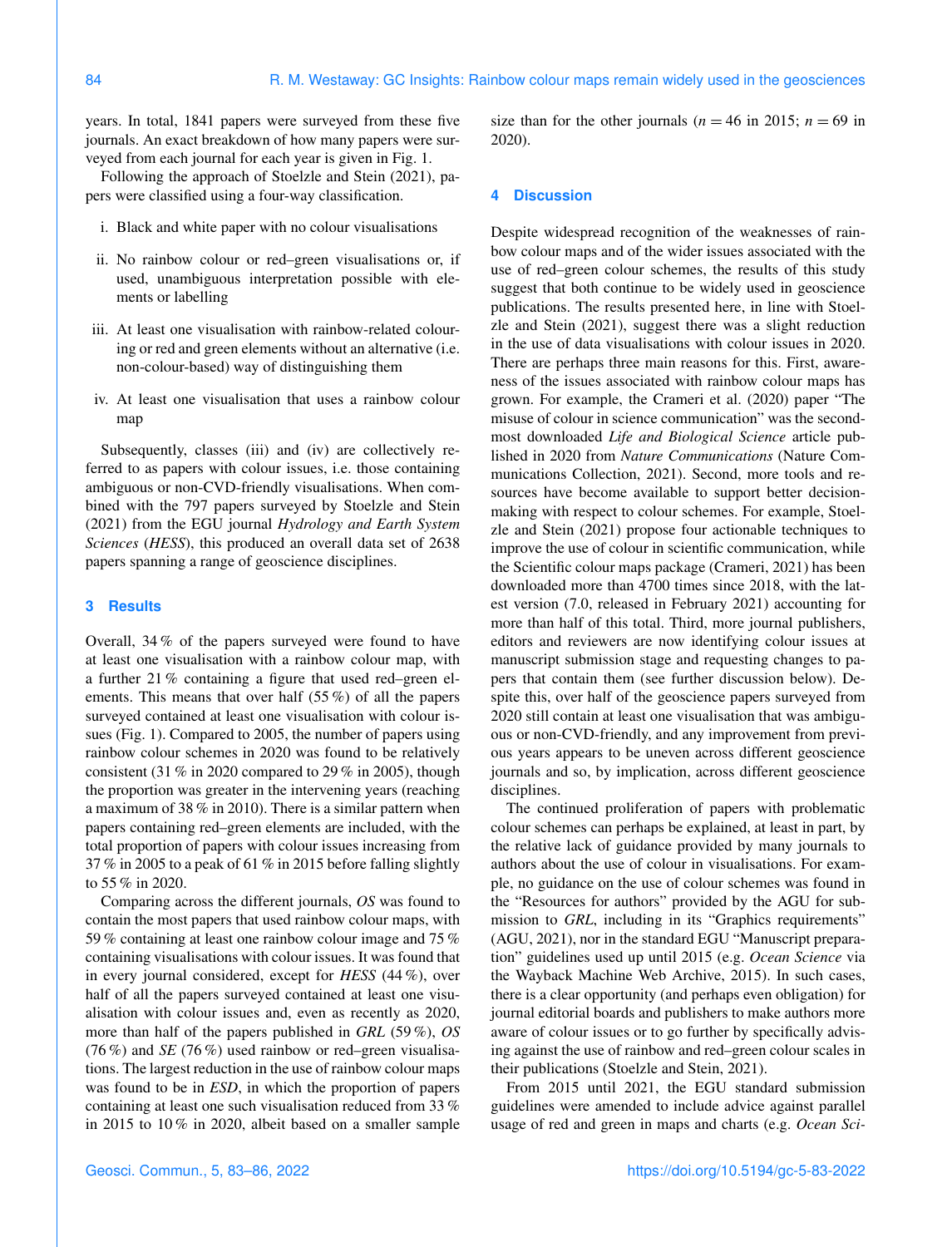

**Figure 1.** Proportion of papers surveyed with and without colour issues. Journals considered were *Earth System Dynamics* (*ESD*), *Geophysical Research Letters* (*GRL*), *Ocean Science* (*OS*), *Solid Earth* (*SE*) and *The Cryosphere* (*TC*) for the years 2005, 2010, 2015 and 2020. Results obtained by Stoelzle and Stein (2021) for *Hydrology and Earth System Sciences* (*HESS*) are also included.

*ence* via the Wayback Machine Web Archive, 2021), though this single mention in otherwise lengthy guidance text could have been potentially easily overlooked. The EGU submission guidance was further updated in 2021, with more information and resources presented prominently at the start of the "Figures & tables" section and with consideration of colour schemes included in the "Get ready" submission checklist (e.g. *Ocean Science*, 2021). In addition, authors are asked to confirm during the manuscript submission process that the colour schemes used are accessible to people with CVD. It remains to be seen whether these changes will, in future, result in a reduction in the number of papers in EGU journals containing visualisations with colour issues, but at the very least it would appear to place increased responsibility with editors and reviewers to identify and correct colour issues as part of the review process.

**Data availability.** The survey data set compiled here is available online at https://doi.org[/10.5281/zenodo.5566884](https://doi.org/10.5281/zenodo.5566884) (Westaway, 2021). This data set includes the existing Stoelzle and Stein (2021; https://doi.org[/10.5194/hess-25-4549-2021\)](https://doi.org/10.5194/hess-25-4549-2021) survey data for *HESS*, which is independently available at https://doi.org[/10.5281/zenodo.5145746](https://doi.org/10.5281/zenodo.5145746) (Stoelzle, 2021).

**Competing interests.** The contact author has declared that there are no competing interests.

**Disclaimer.** Publisher's note: Copernicus Publications remains neutral with regard to jurisdictional claims in published maps and institutional affiliations.

**Acknowledgements.** I thank Michael Stölzle for his helpful comments on an early draft of this paper and Fabio Crameri and an anonymous reviewer for their subsequent comments on the submitted manuscript.

**Financial support.** The work was supported by the European Research Council (ERC) under the European Union's Horizon 2020 research and innovation programme under grant agreement no. 694188 (GlobalMass).